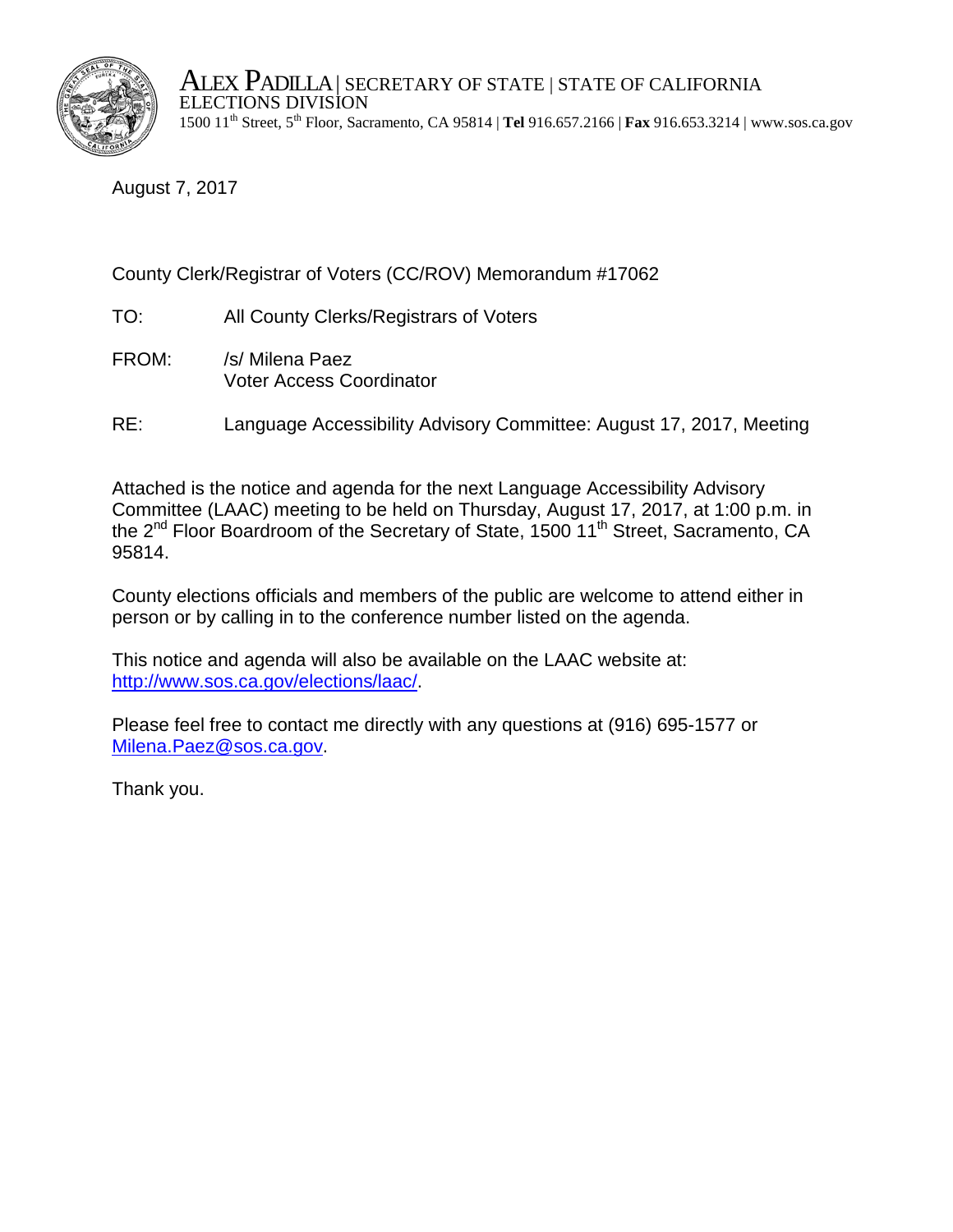

ALEX PADILLA | SECRETARY OF STATE | STATE OF CALIFORNIA<br>ELECTIONS DIVISION 1500 11th Street, 5th Floor, Sacramento, CA 95814 | **Tel** 916.657.2166 | **Fax** 916.653.3214 | www.sos.ca.gov

## **Public Meeting Notice and Agenda**

Language Accessibility Advisory Committee (LAAC)

<http://www.sos.ca.gov/elections/laac/>

| Date and time:          | Thursday, August 17, 2017, 1:00 p.m.                                                                           |
|-------------------------|----------------------------------------------------------------------------------------------------------------|
| Conference call number: | (877) 443-3042                                                                                                 |
| Screenshare/webstream:  | http://uberconference.com/voters                                                                               |
| Location:               | Secretary of State<br>2 <sup>nd</sup> Floor Boardroom<br>1500 11th Street<br>Sacramento, CA 95814              |
| Teleconference sites:   | Los Angeles County Clerk/Recorder<br>12400 Imperial Highway, Suite 7001<br>Norwalk, CA 90605                   |
|                         | <b>Riverside County Registrar of Voters</b><br>2724 Gateway Dr., 1st Fl. Conf. Rm.<br>Riverside, CA 92507      |
|                         | <b>Government Center</b><br>Conference Room S1-1000<br>1441 Schilling Place - North Bldg.<br>Salinas, CA 93901 |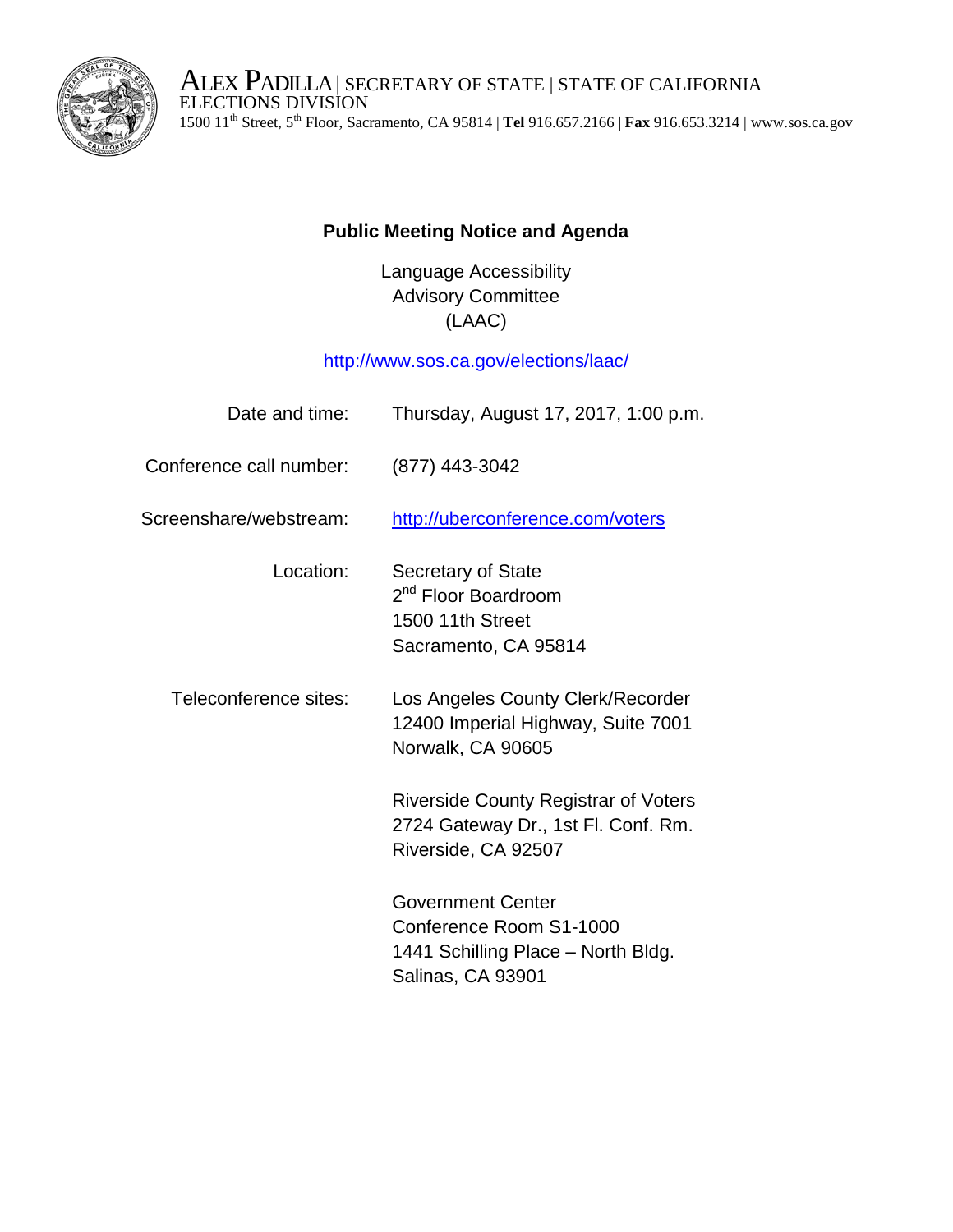## Agenda

- 1. Welcome, Call to Order, Roll Call, and Declaration of Quorum
- 2. Voter's Choice Act (VCA) Rollout Discussion of VCA implementation.
- 3. [Local LAAC Toolkit](http://elections.cdn.sos.ca.gov/ccrov/pdf/2017/june/17050ji.pdf) Updates from Secretary of State's Office.
- 4. [LAAC/CACEO Survey Results](http://elections.cdn.sos.ca.gov/ccrov/pdf/2017/june/17050ji.pdf)  Continuation of discussion from last meeting on survey results.
- 5. Updates from Working Groups Discussion on progress of current working groups and future projects.
- 6. [Overview of Asian Americans Advancing Justice Issue Brief](https://www.advancingjustice-la.org/sites/default/files/issuebrief-vbm-FINAL.pdf)  Brief presentation regarding vote-by-mail rejection rates among Asian American Voters.
- 7. Term Limits Discussion regarding LAAC membership term limits.
- 8. Public Comments and Future Agenda Items Public comment period and opportunity to suggest future agenda items.
- 9. Adjournment